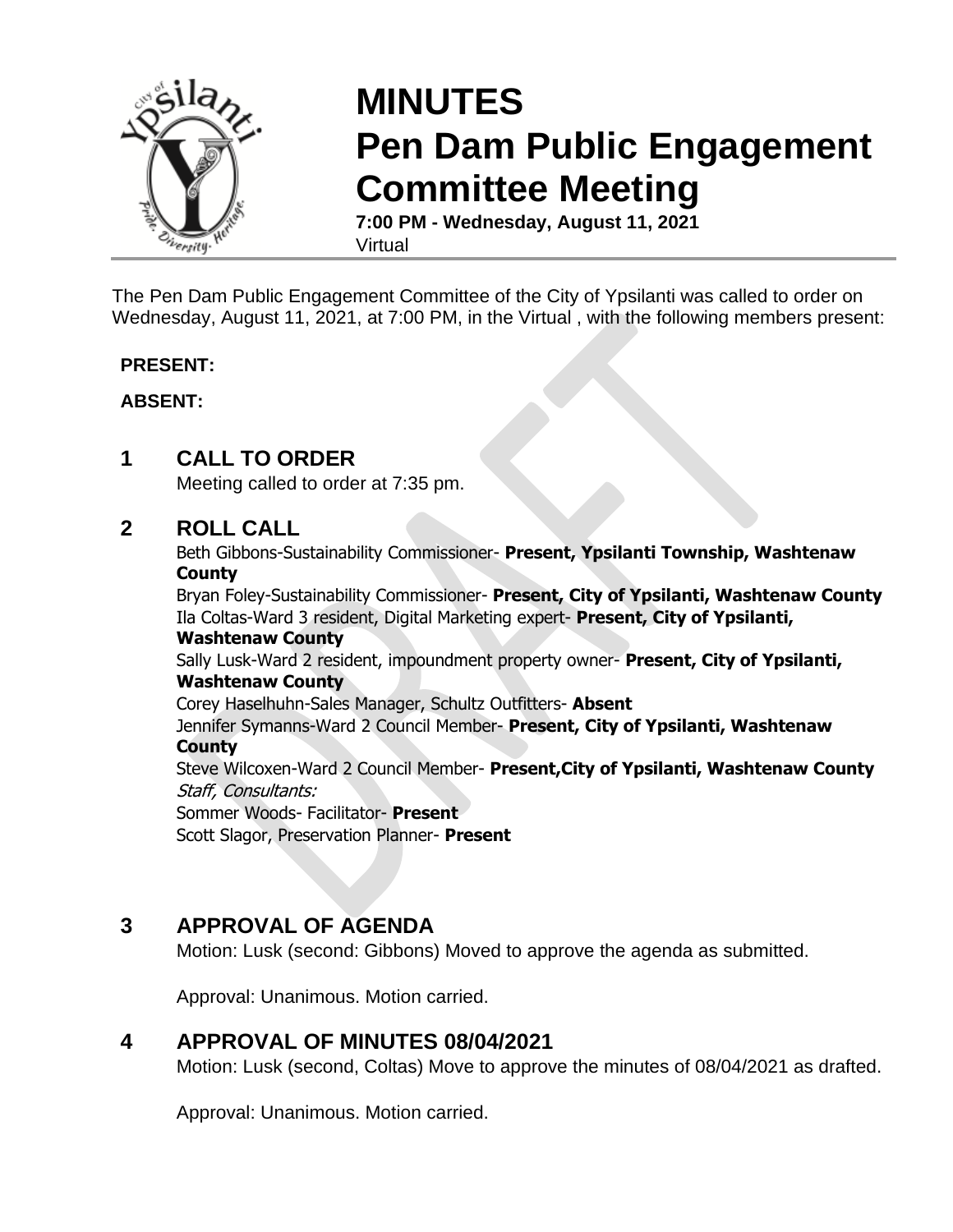# **5 PUBLIC COMMENT ON AGENDA ITEMS**

Public comment was received from Rebecca Esselman, Huron River Watershed Council, and Mariah Goodrich, Peninsular Dam Removal River Restoration **Committee** 

# **6 RESOLUTIONS/MOTIONS/DISCUSSIONS**

**a)** There was a brief discussion of the format of the focus group workshops and townhall meeting prior to fleshing out the details of the two upcoming meetings. Citing Concerns for COVID and compliance with the Open Meetings Act, the Committee voted to change from a hybrid meeting format to a fully virtual meeting format.

Motion: Gibbons (second: Coltas) Move to change the public engagement to a virtual format.

Discussion: Lusk commented that the virtual format could make it a challenge to get all the comments in, and asked to consider extending the window to 10:00pm.

*(Discussion of format [webinar vs. meeting] and timeframe ensued).* 

Lusk: proposed an amendment to extend all public meetings to 10pm as needed.

(Further discussion on meeting format)

Gibbons: (second: Lusk) Amended motion to host the public engagement meetings on a virtual Zoom meeting style platform, if possible, and to take place from 7-10 pm.

Approval: Unanimous, Motion carried.

**b)** Topics/Details of Upcoming Landowner Focus Group on 8/18/2021

Sommer Woods presented draft slides and outline for the upcoming Landowner Focus Group, highlighting specific areas of discussion based on earlier concerns raised by landowners.

Committee members gave feedback on topics and terminology.

**c)** Seeing how long the meeting was going, a motion was considered to extend.

Symanns: (Second Lusk) Motioned to extend meeting to 9:30.

Approval: Unanimous. Motion Carried.

Brian Foley left the meeting at 9:00pm due to a conflict.